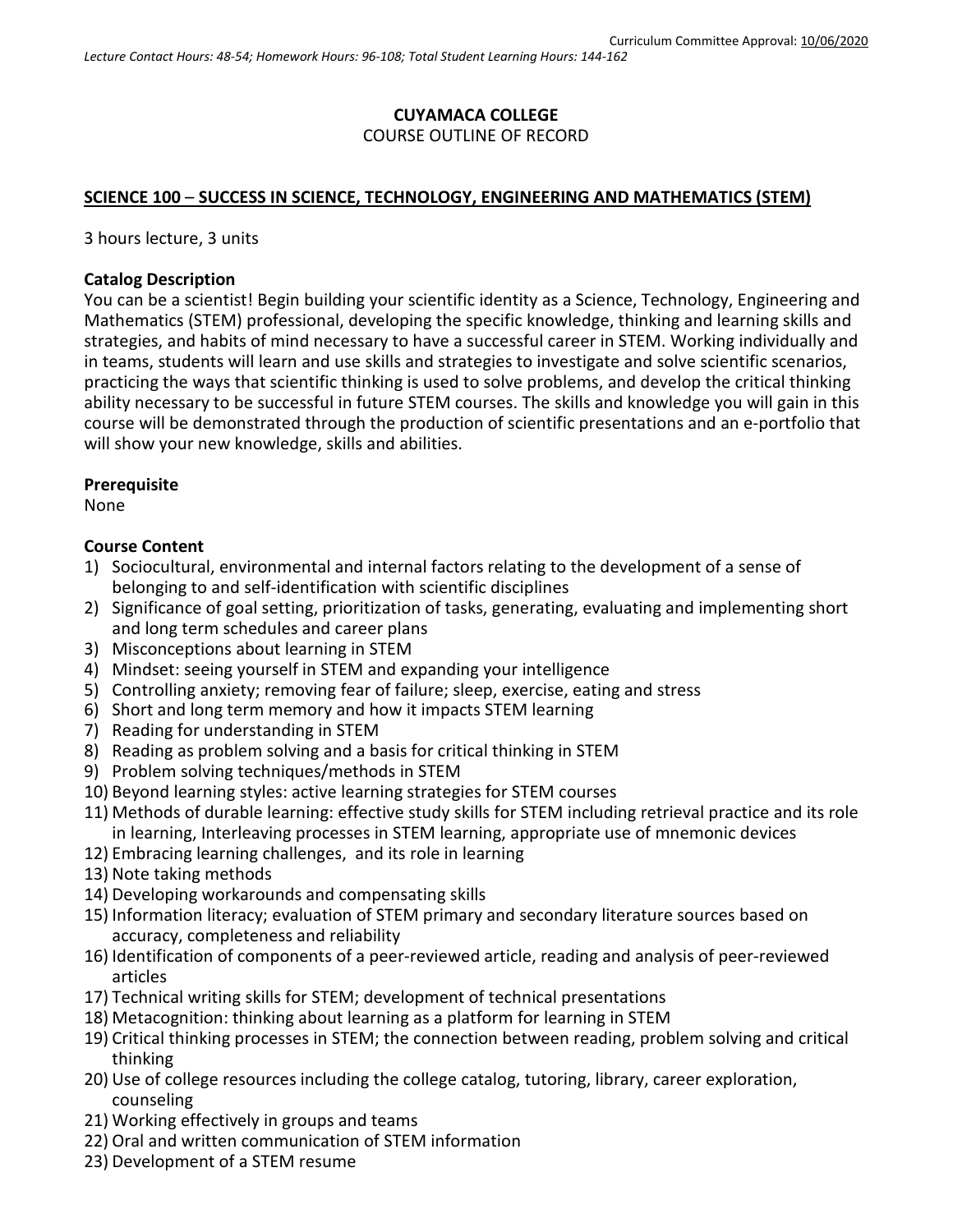## **Course Objectives**

Students will be able to:

- 1) Identify and apply appropriate learning techniques and strategies to achieve learning objectives of STEM courses.
- 2) Identify and apply effective strategies for managing the challenges faced by STEM college students.
- 3) Demonstrate ability to solve problems in STEM.
- 4) Demonstrate an understanding of the science of learning and how it applies to learning in STEM.
- 5) Effectively present research information to a non-STEM or STEM audience.
- 6) Develop an e-portfolio that demonstrates examples of student work and career planning information.

# **Methods of Evaluation**

A grading system will be established by the instructor and implemented uniformly. Grades will be based on demonstrated proficiency in the subject matter determined by multiple measurements for evaluation, one of which must be essay exams, skills demonstration or, where appropriate, the symbol system.

- 1) In-class activities and homework assignments that measures the student's ability to use the principles of learning.
- 2) Campus resources presentation or paper
- 3) Poster project
- 4) Quizzes to demonstrate learning of background knowledge
- 5) e-Portfolio

# **Special Materials Required of Student**

None

# **Minimum Instructional Facilities**

- 1) Active learning classroom with Smart cart, White boards, projection system
- 2) Laptop Computers with Internet access
- 3) Basic scientific laboratory and equipment

# **Method of Instruction**

- 1) Problem based learning scenarios
- 2) Small/large group discussion/active learning exercises
- 3) In-class activities and independent homework, research projects
- 4) Individual and group presentations
- 5) Development of e-portfolio

# **Out-of-Class Assignments**

- 1) Required reading in the textbook or other recommended sources and completion of a reading journal
- 2) Completion of pre-class and post-class assignments.
- 3) Completion of research or other assignments and written laboratory work

# **Texts and References**

- 1) Required (representative example): Brown, Peter C, H.L. Roediger and M. A. McDaniel. *Make It Stick: The Science of Successful Learning*. First edition. The Belnap Press of Harvard University Press, Cambridge, Mass. 2014.
- 2) Supplemental: Success in STEM Course Reader